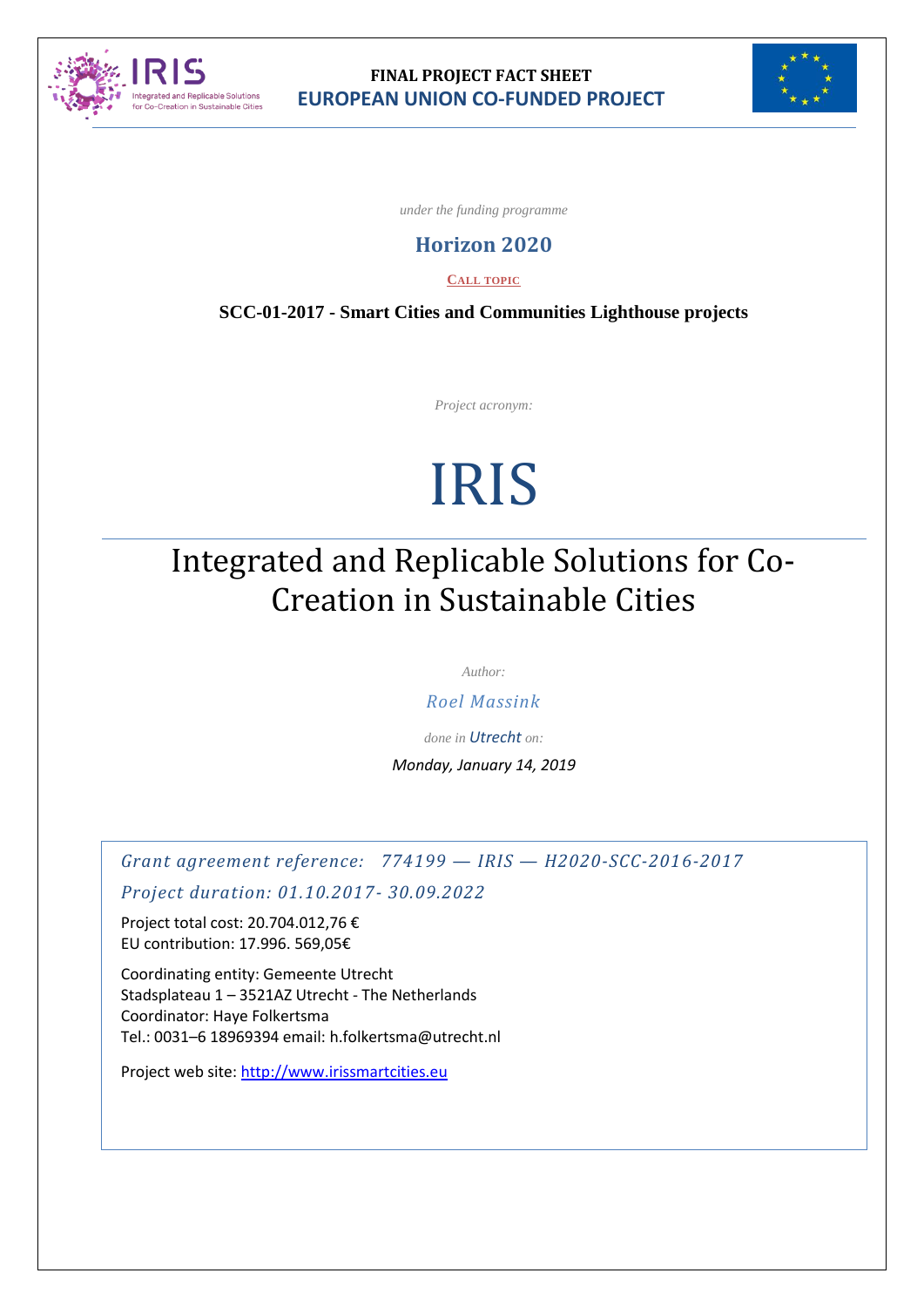

IRIS



#### *1. SUMMARY*

The IRIS project supports the Lighthouse cities of Utrecht (NL), Göteborg (SE) and Nice Côte d'Azur (FR) and their Follower cities Vaasa (FI), Alexandroupolis (GR), Santa Cruz de Tenerife (ES), and Focsani (RO) to address their urgent need to deliver energy and mobility services in their cities that are cheaper, better accessible, reliable, and that contribute to a more sustainable urban quality of life. By demonstrating smart solutions that integrate energy, mobility and ICT, rooted in a City Innovation Platform, IRIS quantifies their value, and connects interests of many different stakeholders in innovative business models, allowing for upscale and replication of integrated solutions for sustainable cities across Europe and world-wide. The expected impacts of IRIS are an open innovation ecosystem motivating citizens to act as prosumers; more effective urban planning and governance of integrated solutions; exploitation of validated innovative business models based on multi-stakeholder collaboration; more stable, secure and affordable energy and mobility services for citizens, with improved air quality.

#### *2. PROJECT SCOPE*

In the IRIS project Utrecht, Göteborg and Nice work as collaborators and test-beds for fellow cities. Each city will draw upon a local ecosystem of governments, enterprises, utility companies, research organisations, innovation agencies and SMEs to accelerate the adoption of ambitious energy, mobility and ICT initiatives. The lighthouse cities face common as well as district specific challenges, which they will address by integrating and demonstrating the universal yet versatile IRIS solutions. The IRIS project objectives are to**:** 

- 1. Demonstrate solutions at district scale integrating smart buildings, renewables and energy positive districts.
- 2. Demonstrate smart energy management and storage solutions targeting grid flexibility.
- 3. Demonstrate integrated urban mobility solutions aiming at a greener transportation mechanism.
- 4. Demonstrate the integration of ICT solutions with existing city platforms enabling the exchange of data for development of new innovative services.
- 5. Demonstrate active citizen engagement solutions.
- 6. Demonstrate the feasibility of bankable business models of the integrated solutions to foster investments.
- 7. Strengthen the links and active cooperation between diverse cities in Europe and beyond.
- 8. Measure and validate the demonstration results after a 3-years large-scale demonstration at district scale

The overall concept of IRIS is the Transition Strategy comprising of five Transition Tracks. Within these five tracks, IRIS demonstrates a set of integrated solutions built on top of both mature and innovative technologies. The IRIS Transition Tracks and their Solutions are presented in the following table:

| <b>Transition Track #1:</b><br><b>Renewable and energy</b><br>positive districts |                                            | <b>Transition Track #2:</b><br><b>Flexible energy</b><br>management and storage |                                                         | <b>Transition Track #3:</b><br><b>Intelligent mobility</b><br>solutions |                                           | <b>Transition Track #4:</b><br><b>Digital transformation</b><br>and services |                                    | <b>Transition Track #5:</b><br><b>Citizen engagement</b><br>and co-creation |                                      |
|----------------------------------------------------------------------------------|--------------------------------------------|---------------------------------------------------------------------------------|---------------------------------------------------------|-------------------------------------------------------------------------|-------------------------------------------|------------------------------------------------------------------------------|------------------------------------|-----------------------------------------------------------------------------|--------------------------------------|
| 鰛                                                                                | <b>Positive Energy</b><br><b>Buildings</b> | $\Leftrightarrow$                                                               | Flexible electricity<br>grids                           | 鶣                                                                       | Vehicle-to-grid<br>and smart solar        | <b>SHIP</b>                                                                  | Urban<br>Monitoring                | 8888                                                                        | Changing<br>everyday<br>energy use   |
|                                                                                  | Near zero energy                           | <b>GOO</b><br>#B##                                                              | Multi-sourced<br>district heating<br>2nd life batteries |                                                                         | charging                                  | <b>KAN</b>                                                                   | City<br>Management<br>and Planning | $\frac{8600}{7}$                                                            | Participatory<br>city modelling      |
|                                                                                  | districts                                  |                                                                                 |                                                         | (€)                                                                     | Innovative<br>Mobility<br><b>Services</b> | <b>B</b>                                                                     | Mobility<br>Services               |                                                                             | Living labs                          |
|                                                                                  | Symbiotic waste<br>heat                    | eee                                                                             |                                                         |                                                                         |                                           | ু                                                                            | Energy<br>Management               | 5ြမ                                                                         | Behaviour<br>changing<br>information |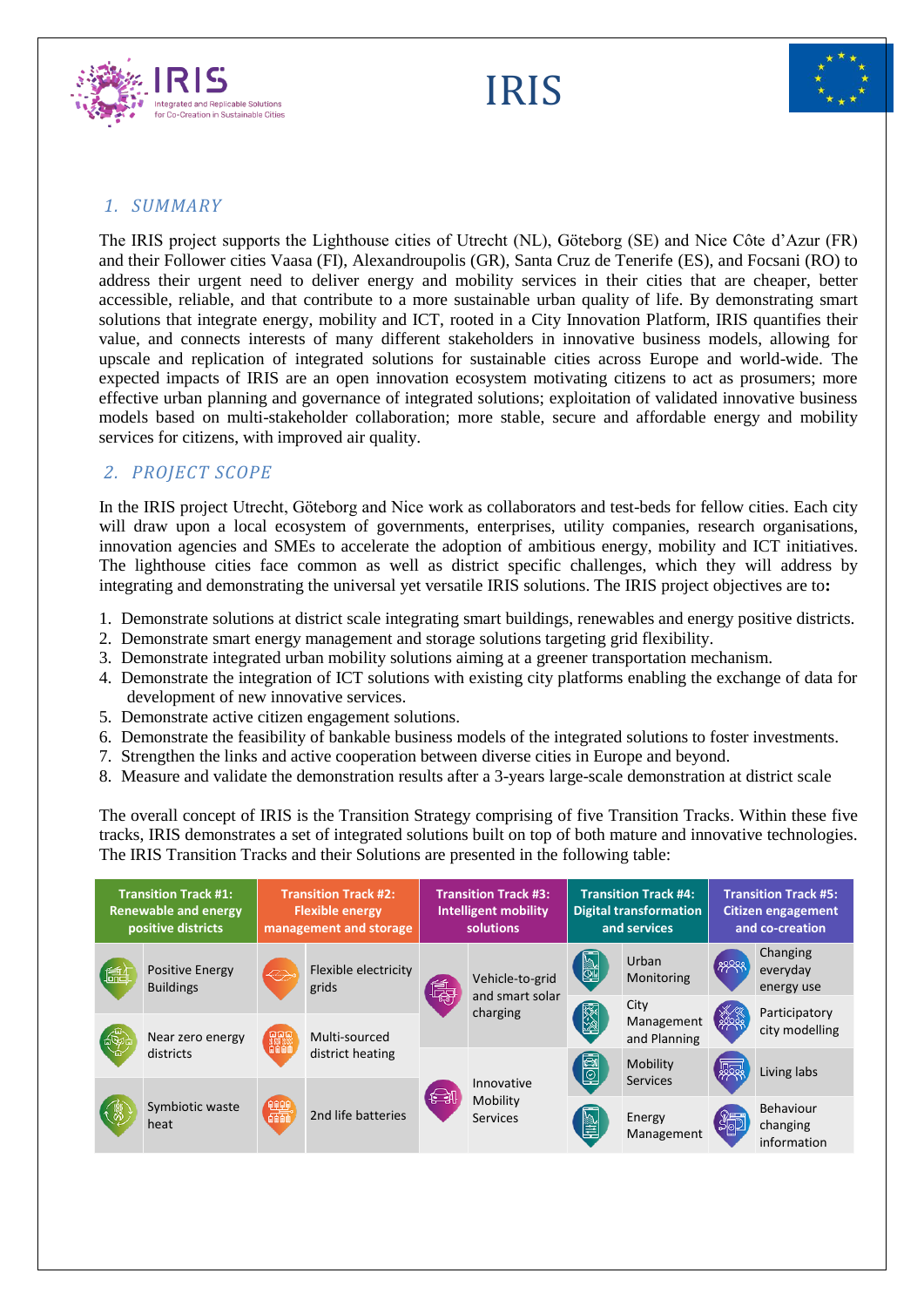

#### **The innovation potential:** The IRIS project targets to build upon intelligent, user-driven and demand-oriented city infrastructures and services at the intersection of energy efficiency, renewable energy, e-mobility and ICT. The most important innovations are within the City Innovation Platform which will stimulate the development of new data services towards healthy and sustainable urban environments by engaging citizens and companies.

IRIS

**The main deliverable:** Along with the demonstration of integrated solutions in each of the three Lighthouse cities, new business cases will be developed and tested in order to accelerate the worldwide market uptake of the demonstrated solutions. The public deliverables of IRIS are found here: <http://bit.ly/2ALSguE>

**The use of the deliverable by others:** The demonstration results will be replicated in other districts in the lighthouse cities, as well as in the follower cities, which can mix and match the demonstrated solutions according to their needs, paving the way to worldwide replication.

## *3. PROJECT TECHNICAL DESCRIPTION & IMPLEMENTATION*

Within the framework of the 5 Transition Tracks, there will be 16 solutions integrated in total. IRIS is focusing on "system prototype demonstration in operational environment" (TRL7), willing to lead the solutions tested within the project to TRL8-9 levels that can actually be sustainably exploited and transfer to other EU smart cities primarily and around the world on a second level. An overview of the technologies demonstrated is presented in the following image:



The overall approach and methodology for implementation of the project consists of five interrelated phases as presented in the image on the next page. Phase 1 hosts all the activities for the preparation of the large demonstrations at the LH cities, whilst Phase 2 focuses exclusively on the demonstration of the IRIS Solutions. Within Phase 3, the FCs develop plans for their respective smart demonstration district and estimate their replication potential based on their own capacities and capacity building activities from the LH cities' experiences. In Phase 4 the monitoring and evaluation as well as on bankable business models which provide the basis for an effective replication takes place. Finally the "Phase 5 – Horizontal Activities" comprises all the horizontal activities of the project.